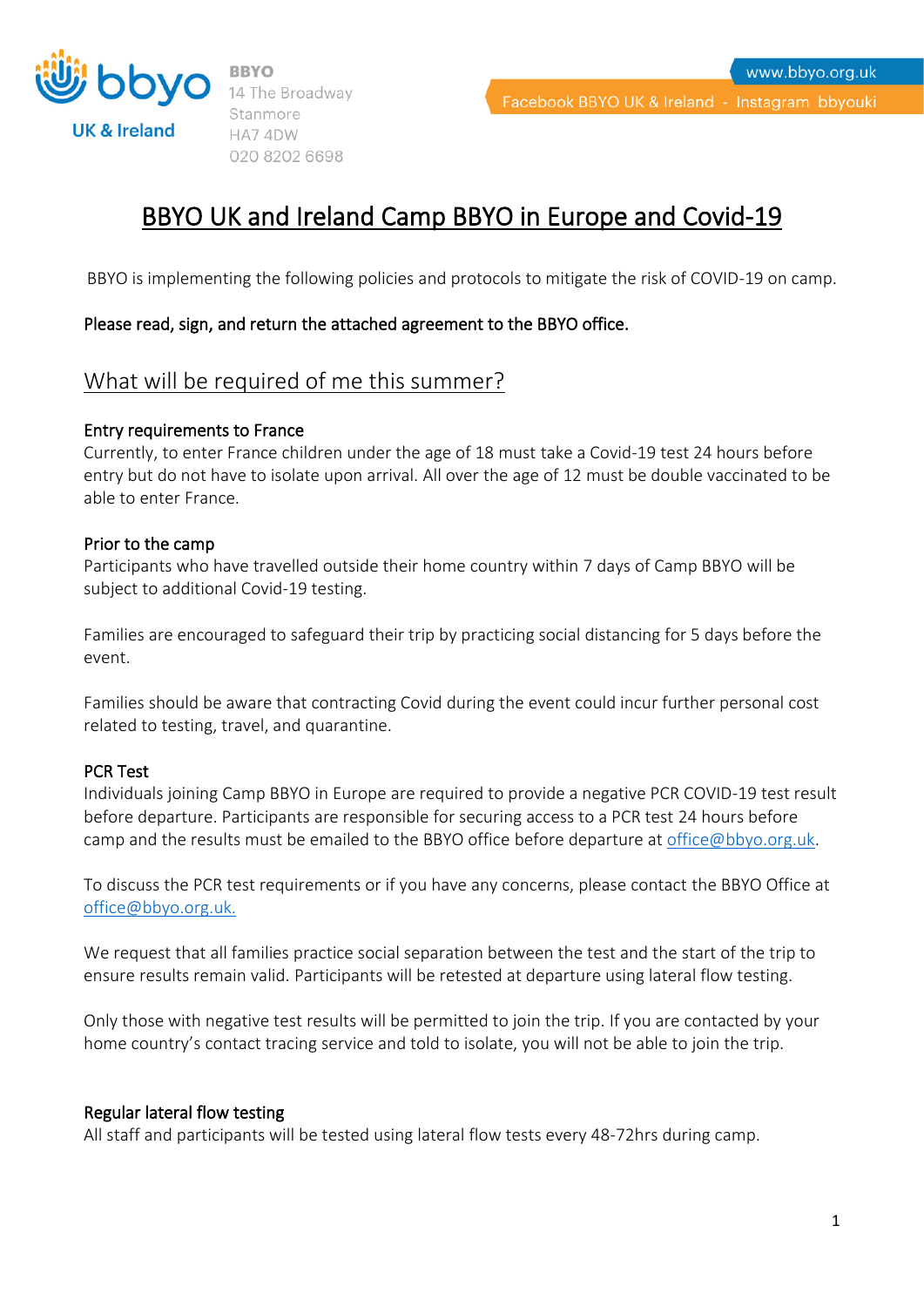

If any individual tests positive while on camp, the participant and any close contacts will be retested. Failure to comply with testing may lead to immediate dismissal of the participant from the programme and their return to their home at their own cost.

### If a test result is positive

The individual will be removed from programming and isolated with supervision. Protocols are in place to monitor and isolate any roommates or close contacts.

Parents/ Guardians will be informed, and the next steps will be discussed on a case-by-case basis with parents.

This may include:

- Parents/ Guardians or emergency contacts to collect their child
- Parents/ Guardians or emergency contacts to travel to France to isolate with child off-site
- Parents/ Guardians to meet extra quarantine costs for child to remain under the supervision of BBYO until they can return home

### If you are required to leave the group

It may not be possible to recover your payment. Please refer to the Payment and Cancellation Policy.

We encourage all participants to take out their own insurance cover.

We will maintain ongoing and open communication with families regarding Covid-safety. For any questions, please contact us on 020 8202 6698 or [office@bbyo.org.uk.](mailto:office@bbyo.org.uk)

### Returning to home countries

BBYO will help teens to complete passenger locator forms before arrival in their home country. Parents are responsible for organising relevant tests upon return home.

## How will BBYO ensure Camp BBYO is Covid-Secure?

- Only six individuals are permitted to sleep overnight in the same space during camp. Dorm groups will be set in advance and kept for the duration.
- We are ensuring that all providers (coach, campsite, catering) provide evidence to demonstrate how their services meet the requirements for Covid-safety.
- Staff will always ensure appropriate ventilation as well as measures for sanitising and cleaning of any shared facilities.